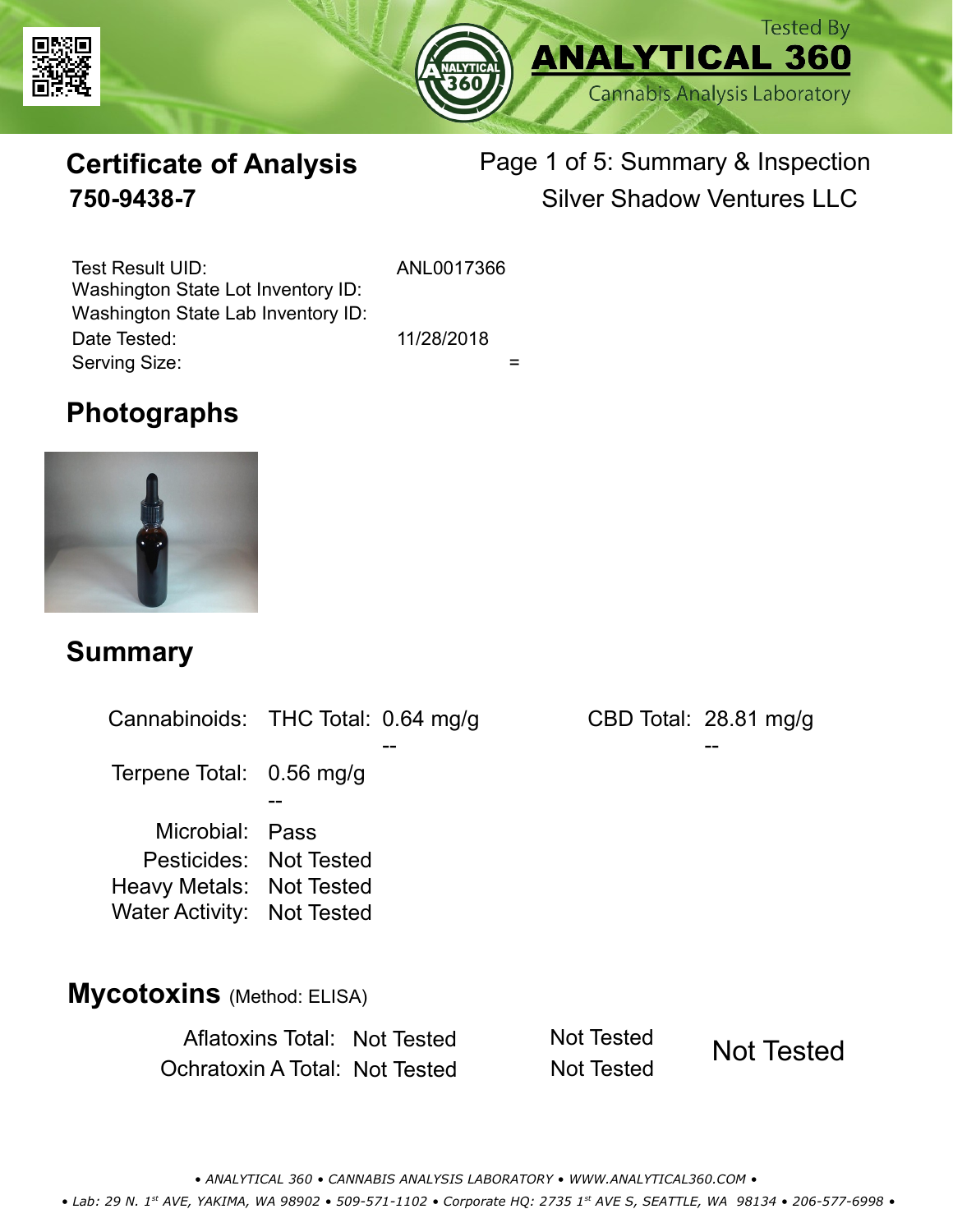



# **Certificate of Analysis** Page 2 of 5: Summary & Inspection **750-9438-7** Silver Shadow Ventures LLC

| Test Result UID:                   | ANL0017366 |
|------------------------------------|------------|
| Washington State Lot Inventory ID: |            |
| Washington State Lab Inventory ID: |            |
| Date Tested:                       | 11/28/2018 |
| Serving Size:                      |            |

#### **Potency Profile (Method: HPLC-DAD)**

|                                                                                           | CBG-A                                                  | $< 0.01$ mg/g |     |
|-------------------------------------------------------------------------------------------|--------------------------------------------------------|---------------|-----|
|                                                                                           | <b>CBG</b>                                             | $0.45$ mg/g   | --  |
|                                                                                           | <b>CBG TOTAL</b><br>$(CBG-A * 0.878 + CBG)^1$          | $0.45$ mg/g   | --  |
|                                                                                           | $\Delta$ 9-THC-A                                       | $< 0.01$ mg/g |     |
|                                                                                           | $\Delta$ 9-THC                                         | $0.64$ mg/g   | --  |
|                                                                                           | $\Delta$ 9-THCV                                        | $< 0.01$ mg/g | --  |
|                                                                                           | $\Delta$ 8-THC                                         | $< 0.01$ mg/g |     |
|                                                                                           | <b>CBN</b>                                             | $< 0.01$ mg/g | --  |
|                                                                                           | <b>THC-TOTAL</b><br>(THC-A * 0.877 + THC) <sup>1</sup> | $0.64$ mg/g   | --  |
|                                                                                           | CBD-A                                                  | $< 0.01$ mg/g | --  |
|                                                                                           | <b>CBD</b>                                             | 28.81 mg/g    | --  |
|                                                                                           | CBDV-A                                                 | $< 0.01$ mg/g | $-$ |
|                                                                                           | <b>CBDV</b>                                            | $< 0.01$ mg/g | --  |
|                                                                                           | <b>CBD-TOTAL</b><br>$(CBD-A * 0.877 + CBD)^1$          | 28.81 mg/g    | --  |
|                                                                                           | <b>CBC</b>                                             | $< 0.01$ mg/g | --  |
| + 9-THCV + $\triangle$ 8THC + CBN + CBD + CBDV + CBG + CBC <sup><math>/2</math></sup>     | <b>ACTIVATED-TOTAL</b>                                 | 29.91 mg/g    |     |
| <b>TOTAL DETECTED CANNABINOIDS</b><br>TOTAL + THC TOTAL + CBD TOTAL + CBG TOTAL + D8THC + |                                                        | 29.91 mg/g    |     |

(CBDV TOTAL + THC TOTAL CBN + CBC + THCV)

(∆9THC + 9-THCV + ∆8THC

1 - Cannabinoid totals are adjusted to account for the decarboxylation of the cannabinoid acids. The reported total is the amount of the activated cannabinoid that would be if all of the<br>carboxylic acid has been removed th

2 - Cannabinoids that have been activated through decarboxylation (curing/storage of flowers, or heating/cooking of edibles, tinctures, & concentrates)

*• ANALYTICAL 360 • CANNABIS ANALYSIS LABORATORY • WWW.ANALYTICAL360.COM •*

 *• Lab: 29 N. 1st AVE, YAKIMA, WA 98902 • 509-571-1102 • Corporate HQ: 2735 1st AVE S, SEATTLE, WA 98134 • 206-577-6998 •*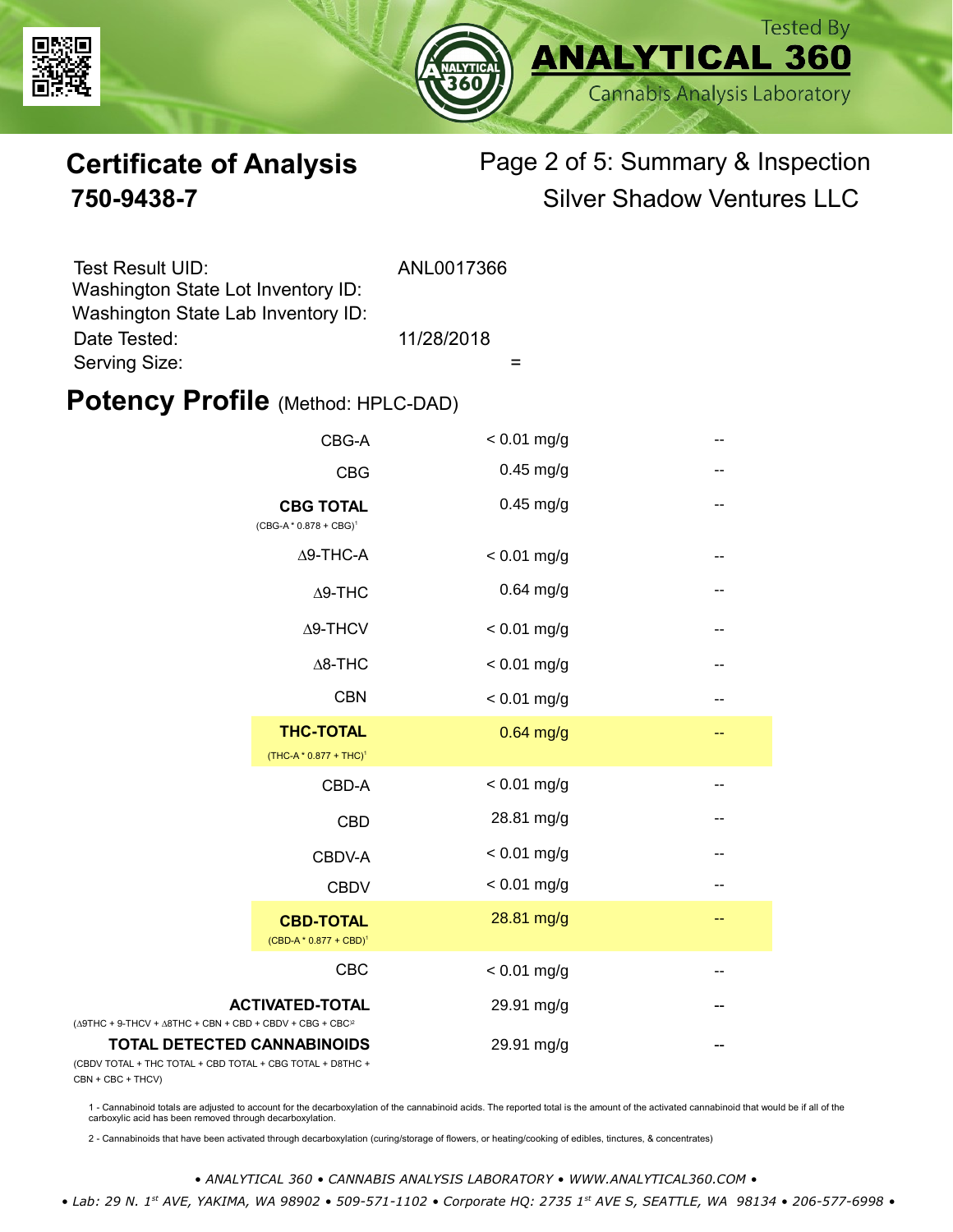



# **Certificate of Analysis** Page 3 of 5: Summary & Inspection **750-9438-7** Silver Shadow Ventures LLC

| Test Result UID:<br>Washington State Lot Inventory ID: | ANL0017366 |
|--------------------------------------------------------|------------|
| Washington State Lab Inventory ID:                     |            |
| Date Tested:                                           | 11/28/2018 |
| Serving Size:                                          |            |

### **Terpene Profile** (Method: HS-GC-FID)

| Alpha Pinene         | $< 0.01$ mg/g | --                       |
|----------------------|---------------|--------------------------|
| <b>Beta Pinene</b>   | $< 0.01$ mg/g | --                       |
| Myrcene              | $0.01$ mg/g   | --                       |
| Ocimene              | $< 0.01$ mg/g | --                       |
| Limonene             | $< 0.01$ mg/g | --                       |
| Terpinolene          | $< 0.01$ mg/g | --                       |
| Linalool             | $< 0.01$ mg/g | $\overline{\phantom{a}}$ |
| Caryophyllene        | $0.42$ mg/g   | --                       |
| Humulene             | $0.12$ mg/g   | --                       |
|                      |               |                          |
| <b>Terpene Total</b> | $0.56$ mg/g   | --                       |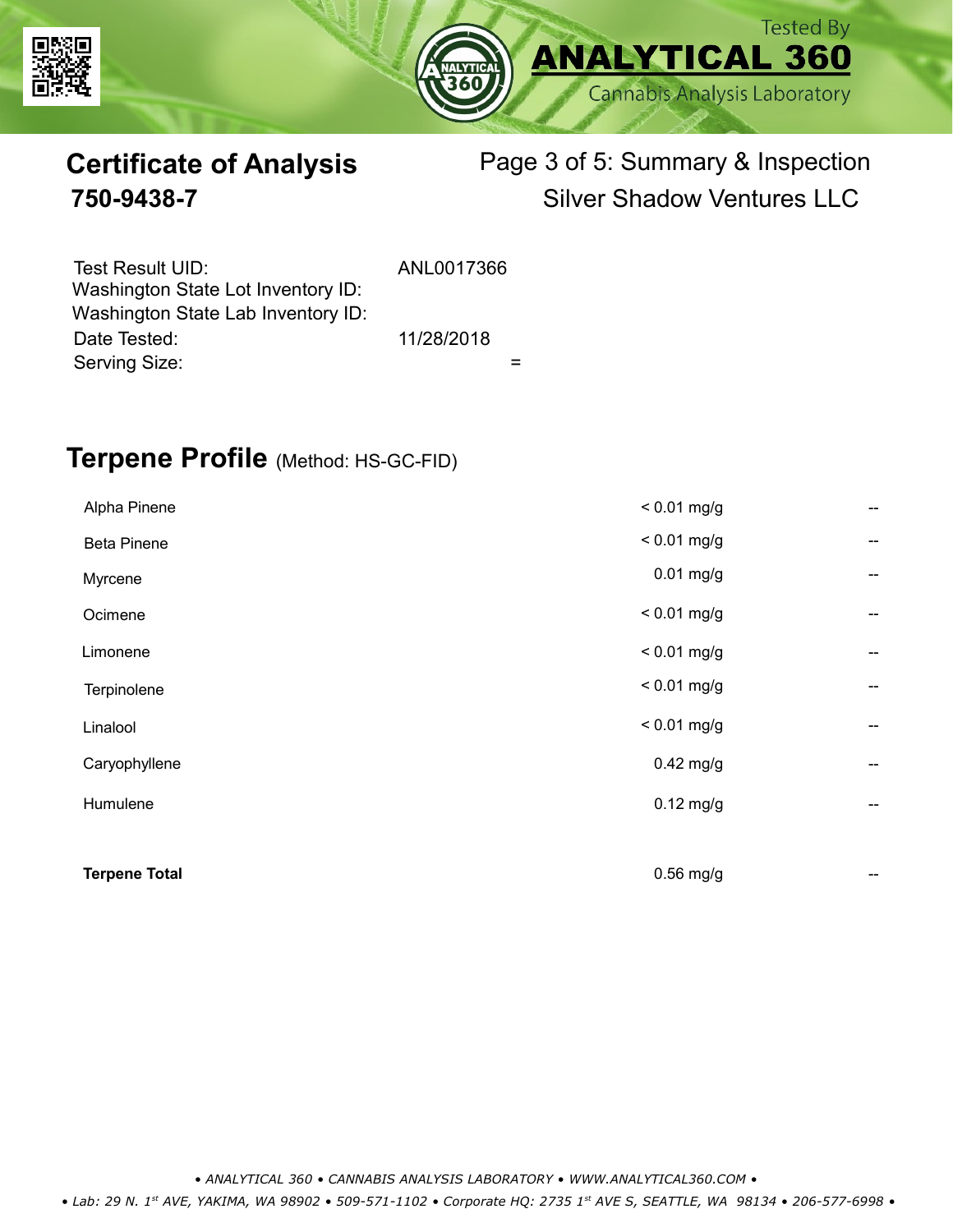



# **Certificate of Analysis** Page 4 of 5: Summary & Inspection **750-9438-7** Silver Shadow Ventures LLC

Serving Size:  $=$ Test Result UID: ANL0017366 Date Tested: 11/28/2018 Washington State Lot Inventory ID: Washington State Lab Inventory ID:

# **I-502 Microbial Analysis (Method: Plate Counting)**

| Bile Tolerant Gram Negative Bacteria Count |                  | $<$ 20 CFU/g | Pass |
|--------------------------------------------|------------------|--------------|------|
|                                            | Salmonella spp.  |              | Pass |
|                                            | Escherichia coli |              | Pass |
|                                            |                  |              |      |

Washington State Criteria: Counts not to exceed: 10,000 Bile-tolerant Gram Negative Bacteria, and *E coli* and *Salmonella* not detected in one gram

### **Non-Mandatory Microbial Analysis** (Method: Plate Counting)

| Total Aerobic Plate Count  | $<$ 20 CFU/g |
|----------------------------|--------------|
| Total Yeast and Mold Count | $<$ 20 CFU/g |
| Coliforms                  | $<$ 20 CFU/g |

TNTC = Too Numerous to Count

*• ANALYTICAL 360 • CANNABIS ANALYSIS LABORATORY • WWW.ANALYTICAL360.COM •*